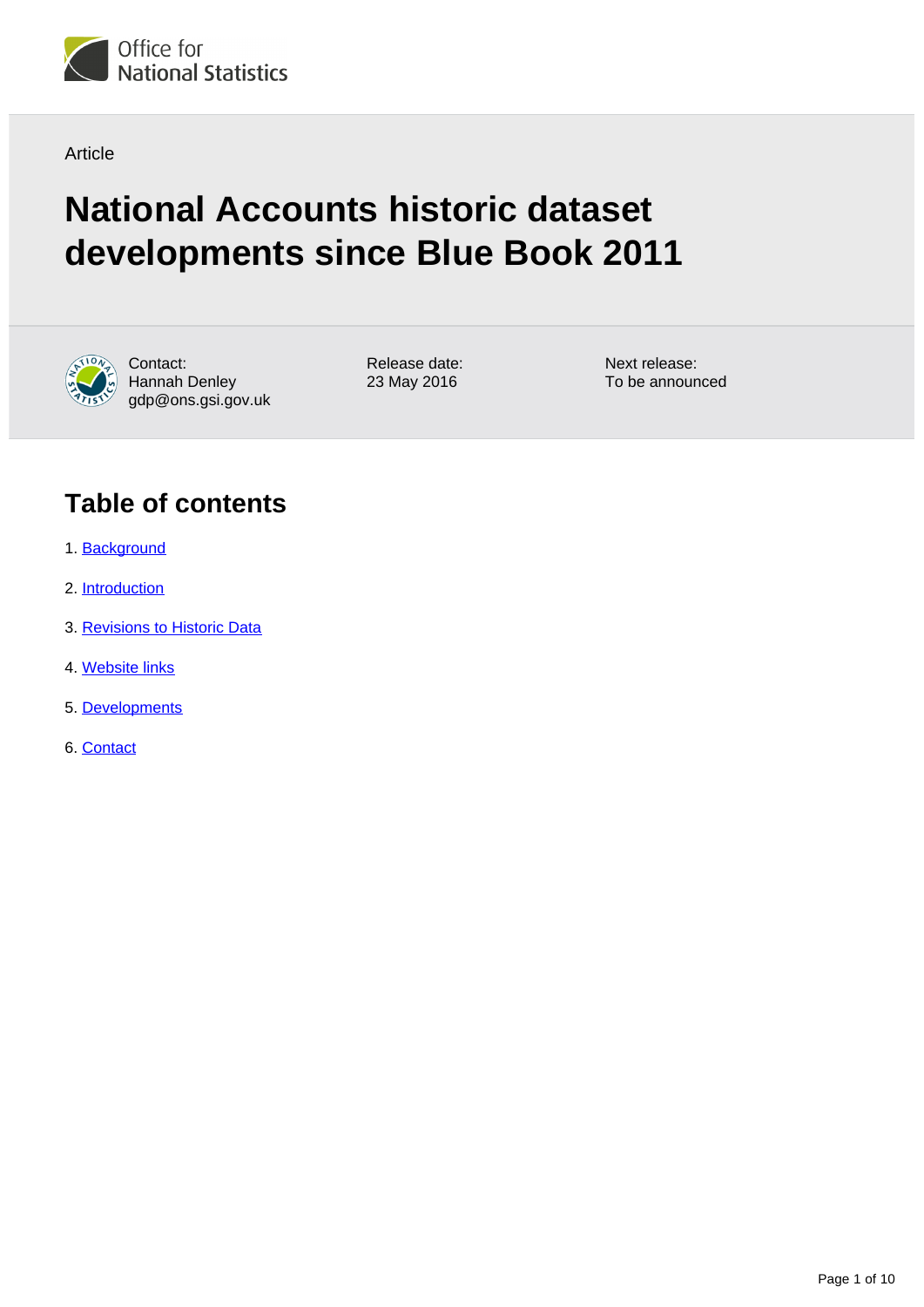# <span id="page-1-0"></span>**1. Background**

Official gross domestic product (GDP) statistics were first produced and published in the UK in 1955, when the annual UK National Accounts for 1946 to 1955 were published. The first quarterly GDP data were introduced in 1955 and the introduction of chain-linking meant that the annual starting point for all series became 1948.

Up to and including Blue Book 2010, the UK National Accounts datasets attempted to maintain a consistent time series for the full suite of UK National Accounts variables back to 1948 annually and 1955 quarterly. Producing consistent back data for over 10,000 individual series with all the necessary interdependencies and UK National Accounts identities was a significant challenge, especially during the annual update of the UK National Accounts. Over the years various methodological changes had been applied to the historic data, such as the inclusion of the financial intermediation services indirectly measured (FISIM) adjustments, without the required detailed rebalancing of the historic picture of the economy. So while the data were consistent, the impacts of methodological changes were not necessarily applied fully in the UK National Accounts.

The updating of historic data (defined by our systems as pre-1997) becomes even more challenging during largescale classification and methodology updates, such as the move to Standard Industrial Classification 2007 (SIC07) in 2011 when the required information to implement the SIC07 change on the detailed historic dataset was unavailable.

In Blue Book 2011 we decided to produce a reduced number of high-quality series rather than continuing to maintain all the series and the subsequent risks this brought of inconsistencies and unnecessary revisions to the economic history. The introduction of an integrated production system on a new IT platform, combined with the revised industrial classification (SIC07) and updated Classification of Product by Activity 2008 (CPA08), also gave us the opportunity to review the range of data published across the UK National Accounts.

We took the step of defining a "core" UK National Accounts dataset for historic data in order to continue producing a consistent and coherent set of UK National Accounts which could be maintained and updated through future Blue Books, while also meeting both user and legislative requirements. More information can be found in the article [historic UK National Accounts data proposals for Blue Book 2011.](http://www.ons.gov.uk/ons/guide-method/method-quality/specific/economy/national-accounts/articles/historic-national-accounts-data-proposals-for-blue-book-2011.pdf) Since Blue Book 2011 we have gradually reintroduced various historic datasets following detailed quality assurance, and sped up the production of historic data so that it is released on the same day as the headline GDP annual updates.

This article has been written to inform users of recent developments in historic GDP and sector and financial accounts data, as well as providing links for users to access all the historic datasets in 1 place.

# <span id="page-1-1"></span>**2. Introduction**

To remove any discontinuity in time series data we took the decision to remove all historical datasets in Blue Book 2011. Our new systems could not be populated with data pre-1997 in time for the Blue Book 2011 publication, and we decided that it was better initially to start all series in 1997 and then gradually reintroduce earlier series once full quality assurance had taken place. Recognising the value to our external users and the recommendations provided in independent reviews, we launched a programme of work to: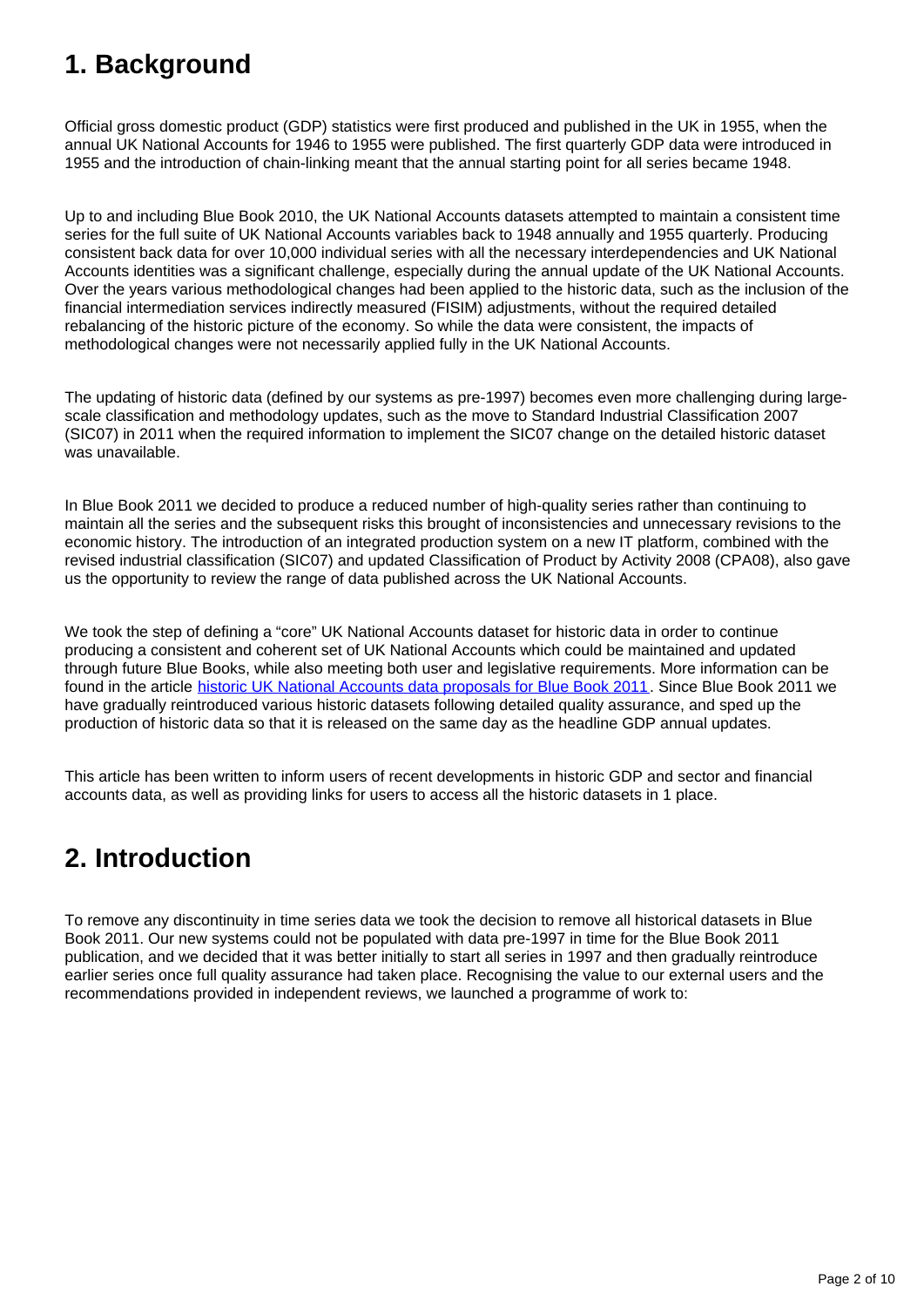- prioritise the GDP and component datasets as the first to be reinstated historically; these are recognised as the "core" dataset and descriptions of the components are presented in Annex A
- ensure methodological improvements are taken back pre-1997 to provide users with consistent time series data
- introduce better synergies between the regular post-1997 data and the historical series
- publish historical series on the same day as regular UK National Accounts releases
- take on board feedback from our users for further enhancements to the historic datasets (see Annex B)
- better signpost the availability of historical datasets by utilising UK National Accounts articles and releases to link to published series

This article will step through the introduction of each of these work packages since Blue Book 2012.

### <span id="page-2-0"></span>**3. Revisions to Historic Data**

#### **Blue Book 2012**

Blue Book 2012 addressed the European System of Accounts (ESA) 1979 and ESA 1995 Gross National Income (GNI) reservation relating to the measurement of the insurance back to 1987. Additionally, the deflator change implemented post-1997 within Blue Book 2011 to move from Retail Price Index (RPI) deflators to Consumer Price Index (CPI) was extended to cover from the start of the GDP series to 1996.

We published the "core" UK National Accounts dataset for historic data a few months after the 31 July 2012 Blue Book publication date because these data were processed on a separate system from the 1997-onwards dataset.

#### **Blue Book 2013**

In Blue Book 2013, 3 ESA 1995 GNI reservations for own account software, improved estimation of artistic originals and imputed rentals of owner occupiers were all addressed back to 1990.

The "core" UK National Accounts historic dataset was again released slightly after the 31 July 2013 Blue Book publication.

The lower-level components for household final consumption expenditure (HHFCE) back to 1985 and gross fixed capital formation (GFCF) back to 1987 were updated to reflect these revisions and published in Blue Book Chapters 6 and 9 respectively. However, due to the challenging nature of this work, and the alternative systems still being used, the detailed GFCF data were published on 11 July 2014, almost a year after Blue Book 2013 was released. We also took this opportunity to fix an issue with the historic HHFCE lower-level components.

#### **Blue Book 2014**

In Blue Book 2014, 3 further ESA 1995 GNI reservations were addressed historically relating to household expenditure on new cars, the inclusion of illegal activities into the UK National Accounts and improvements made to the measurement of "own account construction". Blue Book 2014 also saw the implementation of ESA 2010, which included methodological changes for research and development, weapons systems and pensions. These revisions were addressed back to 1948, where applicable, and the methodological improvements and ESA 2010 [changes to historic GDP datasets for Blue Book 2014](http://www.ons.gov.uk/ons/guide-method/method-quality/specific/economy/national-accounts/articles/2011-present/historic-gdp.pdf) article contains further detail on these changes.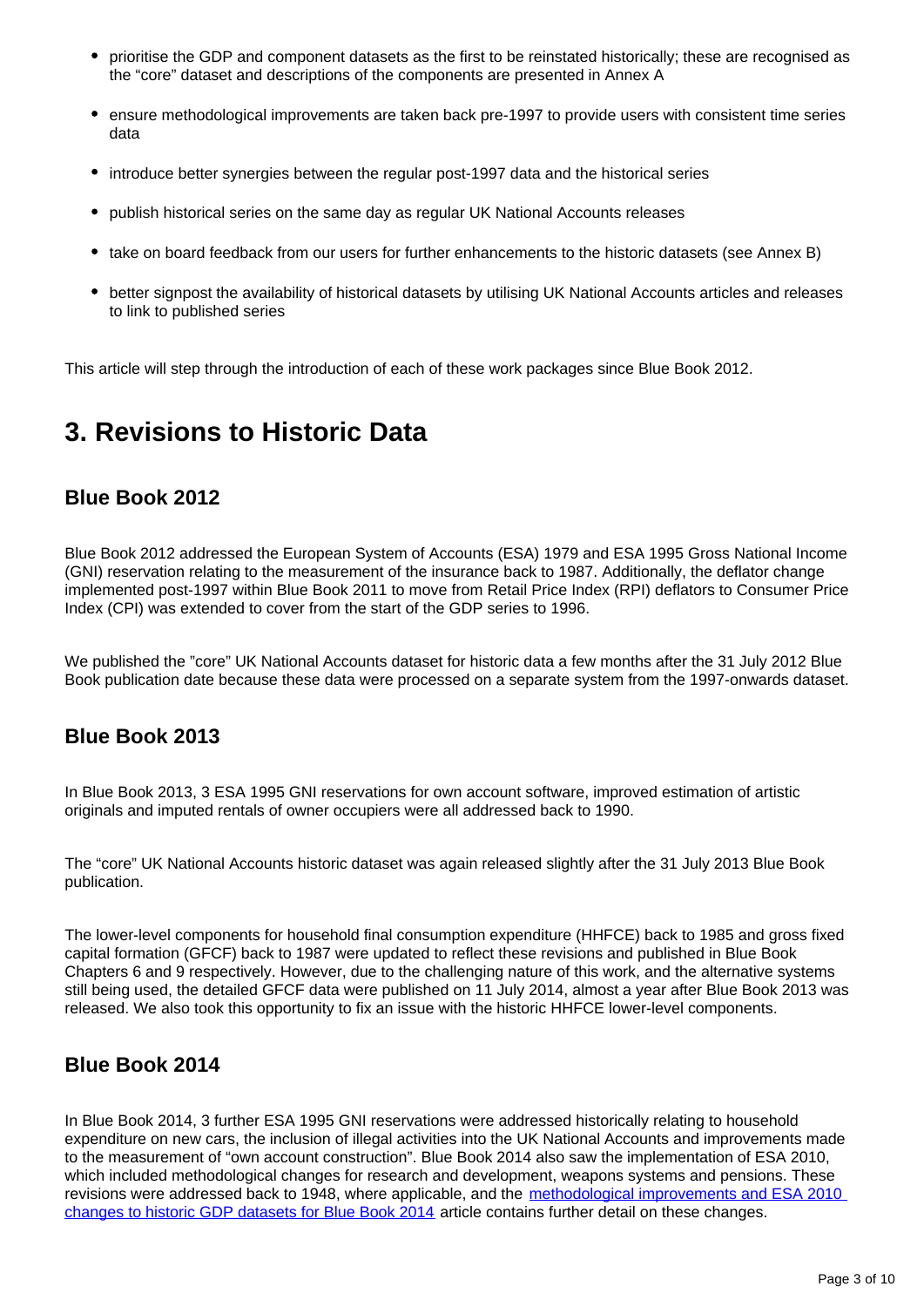For Blue Book 2014, the production of historic GDP data was moved onto the main UK National Accounts IT platform that had been used since Blue Book 2011 for the more recent time periods. This meant we were now able to revise the "core" UK National Accounts historic dataset to the same timescale as the 1997 and later series, as well as publishing more detailed historic data.

The GDP historic core dataset was published on 30 September 2014, the same time as the main headline Blue Book consistent Quarterly National Accounts release.

The revisions of Blue Book 2014 were also fully implemented into the Sector and Financial Accounts and Balance of payments historic datasets. However, because of the challenging scale of the changes and number of time series involved, the publication of the historic data was delayed.

The historical Income and Capital dataset from the Sector Accounts and the historical Balance of Payments Primary and Secondary Income dataset were published on 23 February 2015 and the historical Financial Account dataset from the Sector Accounts was published on 18 May 2015.

We also published for the first time the annual and quarterly low level aggregates of UK output gross value added [\(GVA\)](http://www.ons.gov.uk/economy/grossdomesticproductgdp/datasets/ukgdpolowlevelaggregates/current) on a constant and current price basis back to 1990.

#### **Blue Book 2015**

In Blue Book 2015, the main historic revisions addressed ESA 1995 GNI reservations for exhaustiveness adjustments for concealed income and under-coverage of unincorporated businesses, new estimates within the NPISH sector, and cross-border property income. The *[impact of Blue Book 2015](http://www.ons.gov.uk/ons/guide-method/method-quality/specific/economy/national-accounts/articles/2011-present/impact-of-blue-book-2015-changes-to-the-national-accounts-and-sector---financial-accounts.pdf)* article contains further detail on the changes made for Blue Book 2015.

The GDP, Sector Accounts, Balance of Payments and Blue Book historic datasets were all published at the same time as Blue Book 2015 on 30 October 2015.

For the Blue Book 2015 consistent Quarterly National Accounts and UK Economic Accounts, released on 30 September 2015, we published historic reference tables containing the full time series; GDP components back to 1948 annually and 1955 quarterly; and Sector Accounts data back to 1987.

At the request of users, sectorised Gross Operating Surplus (Public Non-Financial Corporations, Private Non-Financial Corporations, Financial Corporations, Central Government, Local Government, Households and NPISH) were published on a consistent basis back to 1948 annually and 1955 quarterly at the same time as Blue Book 2015.

### <span id="page-3-0"></span>**4. Website links**

Historic data will now be available to users as part of regular data releases and is updated annually in line with the Blue Book publications.

The table below contains links to historic data on the website at the time of publication.

.tg {border-collapse:collapse;border-spacing:0;} .tg td{font-family:Arial, sans-serif;font-size:14px; padding:10px 5px;border-style:solid;border-width:1px;overflow:hidden;word-break:normal;} .tg th {font-family:Arial, sans-serif;font-size:14px;font-weight:normal;padding:10px 5px;border-style:solid; border-width:1px;overflow:hidden;word-break:normal;} .tg .tg-yw4l{vertical-align:top} .tg-031 {textalign:left; font-weight:bold;}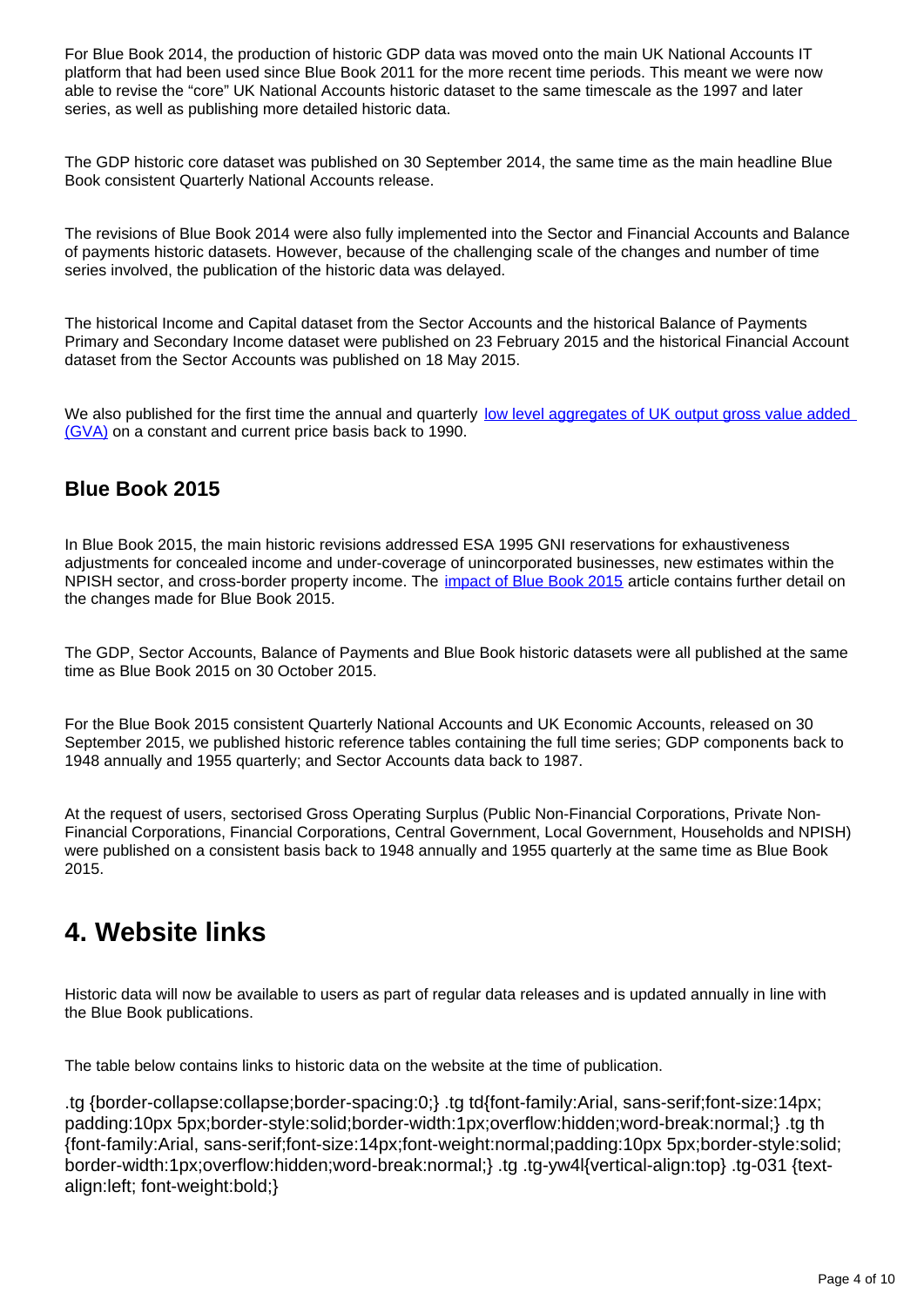| <b>Publication</b>                                      | <b>Time Series Data</b>                                                                                     | <b>Data Tables</b>                                                                                                                                       |
|---------------------------------------------------------|-------------------------------------------------------------------------------------------------------------|----------------------------------------------------------------------------------------------------------------------------------------------------------|
| <b>Preliminary Estimate of GDP Preliminary Estimate</b> | of GDP time series dataset                                                                                  | <b>GDP(O) Low Level Aggregates</b>                                                                                                                       |
| Second Estimate of GDP                                  | <b>Second Estimate of GDP</b><br>time series dataset                                                        | <b>UK Historic Quarterly National</b><br><b>Accounts data tables</b>                                                                                     |
|                                                         | Quarterly National Accounts <b>Quarterly National Accounts</b> UK Quarterly National<br>time series dataset | <b>Accounts Data Tables</b>                                                                                                                              |
| UK Economic Accounts                                    | <b>Accounts time series dataset UK Sector</b>                                                               | United Kingdom Economic National Accounts aggregates<br><b>NFC Sector</b><br><b>FC Sector</b><br><b>GG Sector</b><br><b>HN Sector</b><br><b>RWSector</b> |
| <b>Blue Book</b>                                        | The Blue Book<br>time series dataset                                                                        | <b>The Blue Book</b><br><b>Data Tables</b>                                                                                                               |
| Pink Book                                               | <b>The Pink Book</b><br>time series dataset                                                                 | <b>The Pink Book</b><br><b>Data Tables</b>                                                                                                               |

### <span id="page-4-0"></span>**5. Developments**

- On 12 January 2016 we released an article on the historical estimates of financial accounts and balance [sheets](http://www.ons.gov.uk/economy/nationalaccounts/uksectoraccounts/articles/nationalaccountsarticles/historicalestimatesoffinancialaccountsandbalancesheets) which outlined some initial steps to try and reconstruct historical sector financial accounts and balance sheets for the UK prior to 1987
- In the Quarterly National Accounts release published on 31 March 2016, we took the opportunity to combine 2 datasets which were previously published. The 2 datasets were UK Historic Quarterly National Accounts Data Tables, 1948 to 1996 and UK Quarterly National Accounts Data Tables for 1997 onwards
- In the Second Estimate of GDP being published on 26 May 2016, we will take the opportunity to combine the [UK Historic Quarterly National Accounts data tables](http://www.ons.gov.uk/economy/grossdomesticproductgdp/datasets/ukhistoricquarterlynationalaccountsdatatables) with the [UK Second Estimate of GDP Data Tables](http://www.ons.gov.uk/economy/grossdomesticproductgdp/datasets/uksecondestimateofgdpdatatables)
- For Blue Book 2016, the reference tables will include the full annual time series dataset
- Capital consumption by sector will be published back to 1995 in Blue Book 2016 to meet a Eurostat derogation
- Output, market output, output for own final use, non-market output and intermediate consumption by sector will be published annually back to 1987 in Blue Book 2016. These series were last updated historically in Blue Book 2012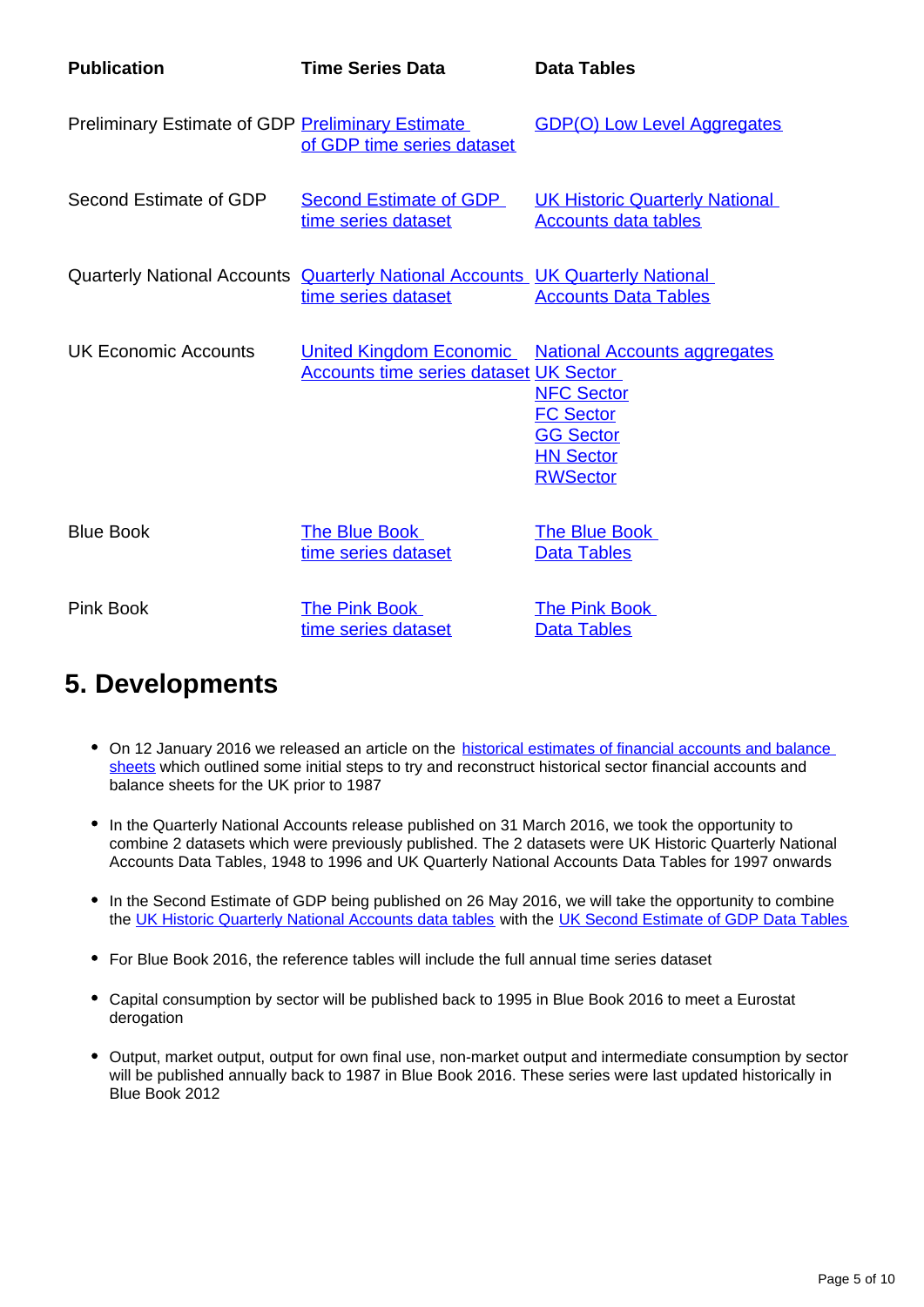# <span id="page-5-0"></span>**6. Contact**

We will continue to improve and develop the historic dataset and we welcome feedback on any series you would like particular attention paid to. Please contact gdp@ons.gsi.gov.uk with any comments.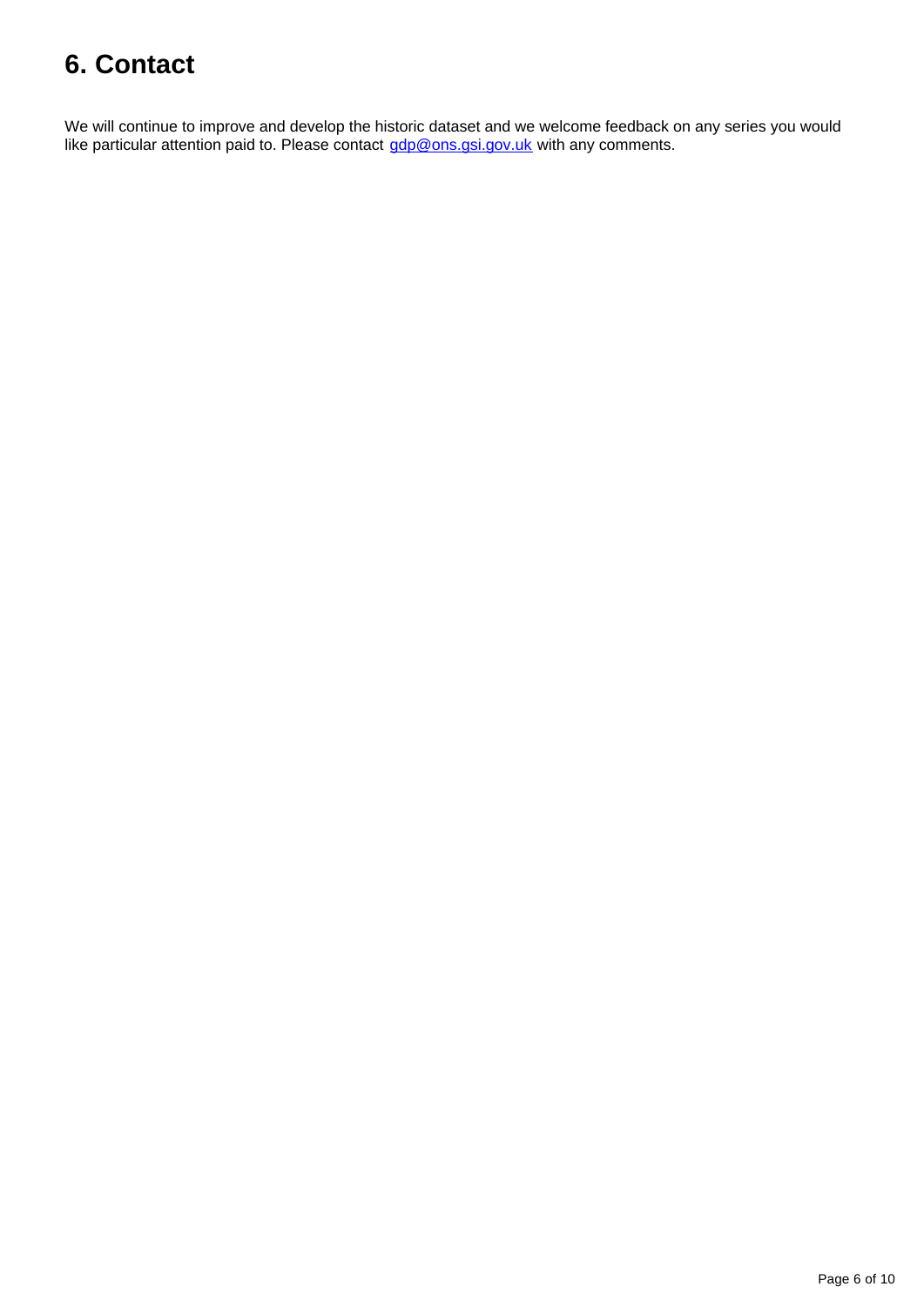**7. Annex A: Core GDP dataset maintained from 1948 and Q1 Jan to Mar 1955**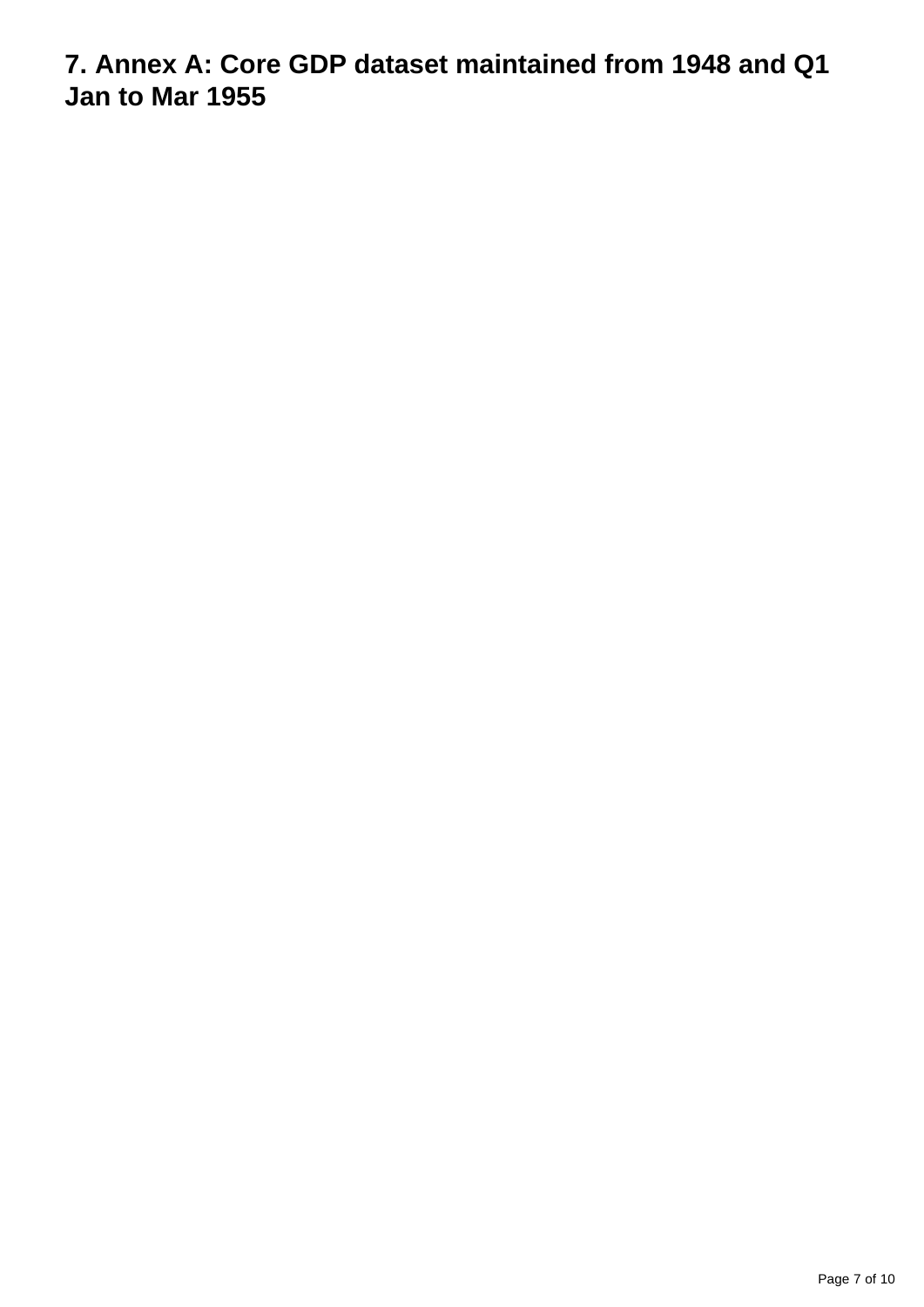#### **CDIDs**

**Seasonally adjusted Not seasonally adjusted**

#### **Current prices**

**Constant prices Current prices Constant prices**

#### **GDP at marked prices from the expenditure side**

| <b>GDP</b> at market<br>prices (GDP<br>$= P.3 +$<br>$P.5 + P.6 - P.7 + de$ | <b>YBHA</b> | <b>ABMI</b> | <b>BKTL</b> | <b>BKVT</b> |
|----------------------------------------------------------------------------|-------------|-------------|-------------|-------------|
| Gross<br>final expenditure(P.3+P.5+P.6)                                    | <b>ABMF</b> | <b>ABMG</b> | <b>ABMD</b> | <b>ABME</b> |
| Total domestic expenditure<br>$(P.3 + P.5)$                                | <b>YBIL</b> | <b>YBIM</b> | <b>YBIJ</b> | <b>YBIK</b> |
| Final<br>consumption expenditure (P.3)                                     | <b>ABKY</b> | <b>CAFI</b> | <b>ABKW</b> | <b>ABKX</b> |
| Final consumption<br>expenditure: households<br>and NPISH                  | <b>RPQM</b> | <b>NPSP</b> | <b>NSSG</b> | <b>NPSO</b> |
| Final consumption expenditure: ABJQ<br>households                          |             | <b>ABJR</b> | <b>ABPB</b> | <b>ABPF</b> |
| Final consumption<br>expenditure: NPISH                                    | <b>HAYE</b> | <b>HAYO</b> | <b>ABNV</b> | <b>ABNU</b> |
| Final consumption<br>expenditure: general<br>government                    | <b>NMRP</b> | <b>NMRY</b> | <b>NMRK</b> | <b>NMRU</b> |
| Gross<br>capital formation (P.5)                                           | <b>RQCM</b> | <b>CAGP</b> | <b>NQFM</b> | <b>NPQU</b> |
| Gross<br>fixed capital formation (P.51)                                    | <b>NPQS</b> | <b>NPQT</b> | <b>NPQX</b> | <b>NPQR</b> |
| Changes<br>in inventories (P.52)                                           | <b>CAEX</b> | <b>CAFU</b> | <b>ABMP</b> | <b>ABMQ</b> |
| of which - alignment adjustment DMUN                                       |             | <b>DMUM</b> |             |             |
| Acquisitions<br>less disposals of valuables<br>(P.53)                      | <b>NPJQ</b> | <b>NPJR</b> | <b>NPJO</b> | <b>NPJP</b> |
| Exports of goods<br>and services (P.6)                                     | <b>IKBH</b> | <b>IKBK</b> | <b>KTMW</b> | <b>KTMZ</b> |
| Exports of goods (P.61)                                                    | <b>BOKG</b> | <b>BQKQ</b> | <b>LQAD</b> | <b>BQKP</b> |
| Exports of services (P.62)                                                 | <b>IKBB</b> | <b>IKBE</b> | <b>KTMQ</b> | <b>KTMT</b> |
| Imports of goods<br>and services (P.7)                                     | <b>IKBI</b> | <b>IKBL</b> | <b>KTMX</b> | <b>KTNB</b> |
| Imports                                                                    | <b>BOKH</b> | <b>BQKO</b> | <b>LQBL</b> | <b>BQKN</b> |

of goods (P.71)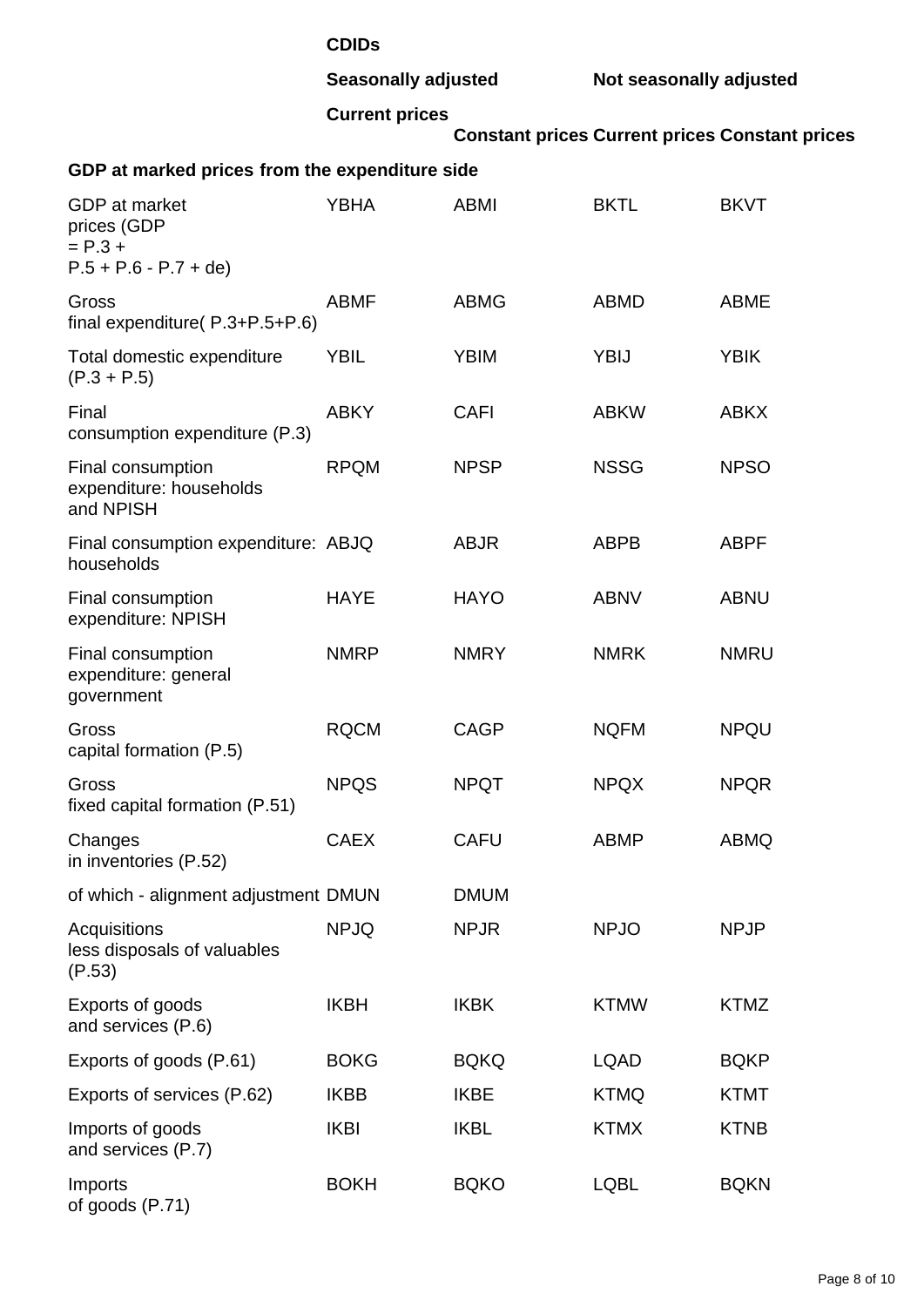| Imports<br>of services (P.72)                                                    | <b>IKBC</b> | <b>IKBF</b> | <b>KTMR</b> | <b>KTMU</b> |
|----------------------------------------------------------------------------------|-------------|-------------|-------------|-------------|
| <b>Statistical error</b><br>- expenditure (de)                                   | <b>GIXM</b> | <b>GIXS</b> | <b>RVFD</b> | <b>GIXS</b> |
| GDP at market prices from the income side                                        |             |             |             |             |
| GDP at market prices<br>$(GDP = D.1 + B.2g + D.2 - D.3)$<br>$+$ di)              | <b>YBHA</b> | <b>ABMI</b> | <b>BKTL</b> | <b>BKVT</b> |
| Compensation of<br>employees (D.1)                                               | <b>DTWM</b> |             | <b>HAEA</b> |             |
| Gross operating surplus (B.2g)                                                   | <b>ABNG</b> |             | <b>ABNF</b> |             |
| Mixed income<br>(B.3g)                                                           | <b>RNKX</b> |             | <b>HAXH</b> |             |
| Taxes on production<br>less subsidies<br>$(D.2 - D.3)$                           | <b>CMVL</b> |             | GCSC        |             |
| <b>Statistical error</b><br>- income (di)                                        | <b>GIXQ</b> |             | <b>RVFC</b> |             |
| <b>Other GDP and GVA measures</b>                                                |             |             |             |             |
| <b>Basic prices</b><br>adjustment (BPA = $D.21 - D.31$ )                         | <b>NTAP</b> | <b>NTAO</b> |             |             |
| Taxes on products (D.21)                                                         | <b>NTAG</b> | <b>NTAH</b> |             |             |
| Subsidies on products<br>(deduction for) (D.31)                                  | <b>RUFI</b> | <b>RUFG</b> |             |             |
| Factor cost<br>adjustment ( $FCA = D.2$<br>$-D.3$                                | <b>CMVL</b> | <b>CMVN</b> |             |             |
| Taxes on production<br>(D.2)                                                     | <b>NTAB</b> | <b>NTAF</b> |             |             |
| Subsidies on production<br>(deduction<br>for) $(D.3)$                            | AAXW        | <b>DIFV</b> |             |             |
| Gross value added at<br>basic prices (GDP - BPA)                                 | <b>ABML</b> | <b>ABMM</b> |             |             |
| Gross value added at<br>factor cost (GDP - FCA)                                  | <b>ABNB</b> | <b>YBHH</b> |             |             |
| Individual measures:                                                             |             |             |             |             |
| Gross value added<br>at basic prices<br>- expenditure<br>based estimate (GDP(E)) | CAGQ        | <b>CAGR</b> |             |             |